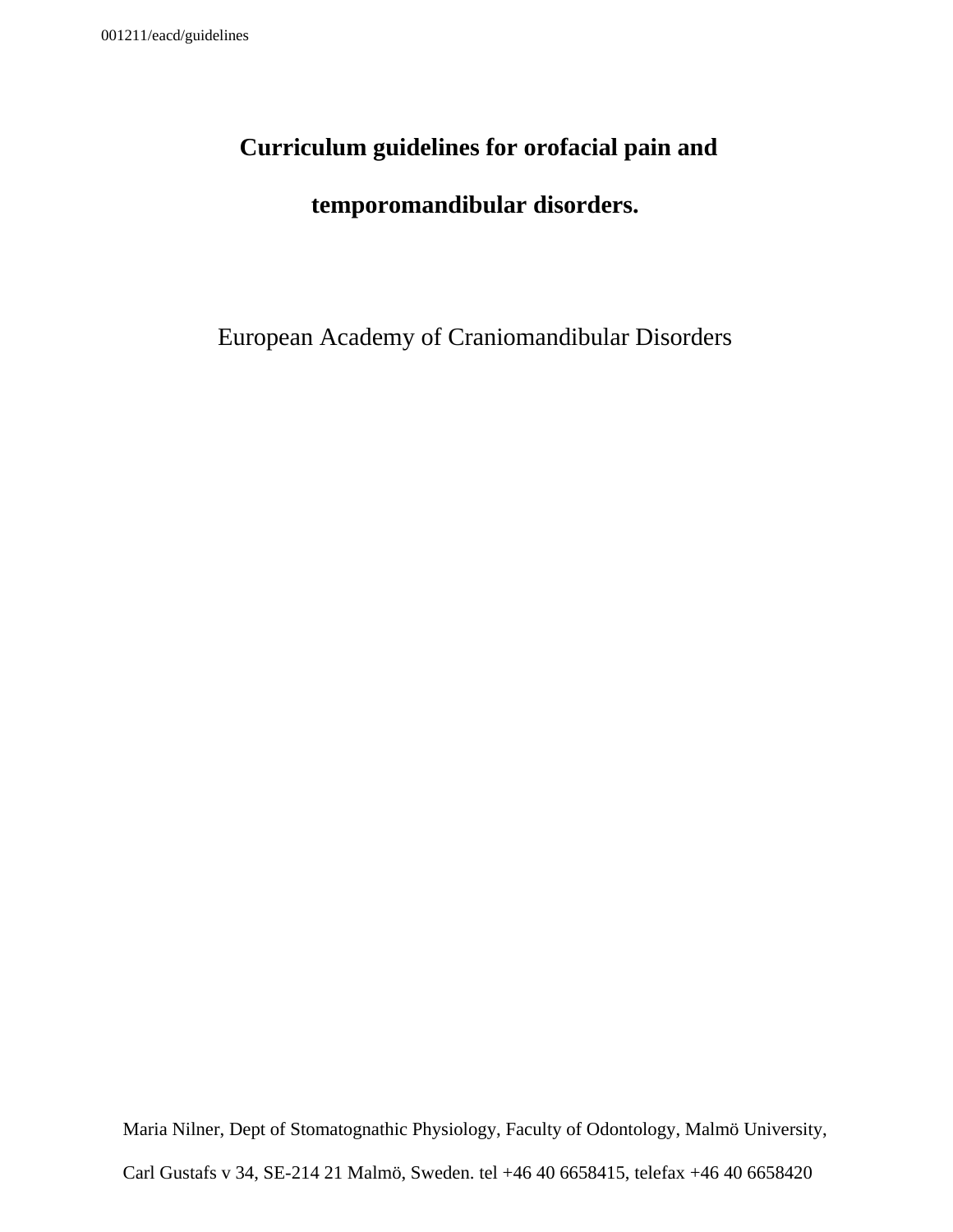The Council of the European Academy of Craniomandibular Disorders (EACD) established an Educational Committee to recommend guidelines for the undergraduate and postgraduate programmes in stomatognathic physiology, orofacial pain and temporomandibular disorders (TMD) at dental schools in Europe. The Council appointed the following members to this Committee: Riccardo Ciancaglini, Jan A De Boever, Mauno Könönen, Maria Nilner, Jean-Daniel Orthlieb and Michel Steenks. Their report was adopted by the EACD on 28<sup>th</sup> October 1999. The report recommends the following curriculum guidelines:

# **UNDERGRADUATE PROGRAMME**

## **NORMAL FUNCTION — ORTHOFUNCTION**

#### **Introduction**

A basic description of the anatomy, histology, physiology and function of the normal stomatognathic system. The courses should be taught by the skilled professionals available in the dental school, preferably leading to an integrated course. The following attainment, competence and attitude goals were formulated, based on the goals in the course plans for the undergraduate programme in dentistry at the Faculty of Odontology, Malmö:

#### **Attainment Goals**

The student shall:

- \* be oriented about the normal appearance, anatomy (macro and micro) and function of the stomatognathic system and the facial region;
- \* be able to explain the relationship between the anatomy and function including neurophysiology;
- \* have a good knowledge of the growth, development and aging of the stomatognathic system;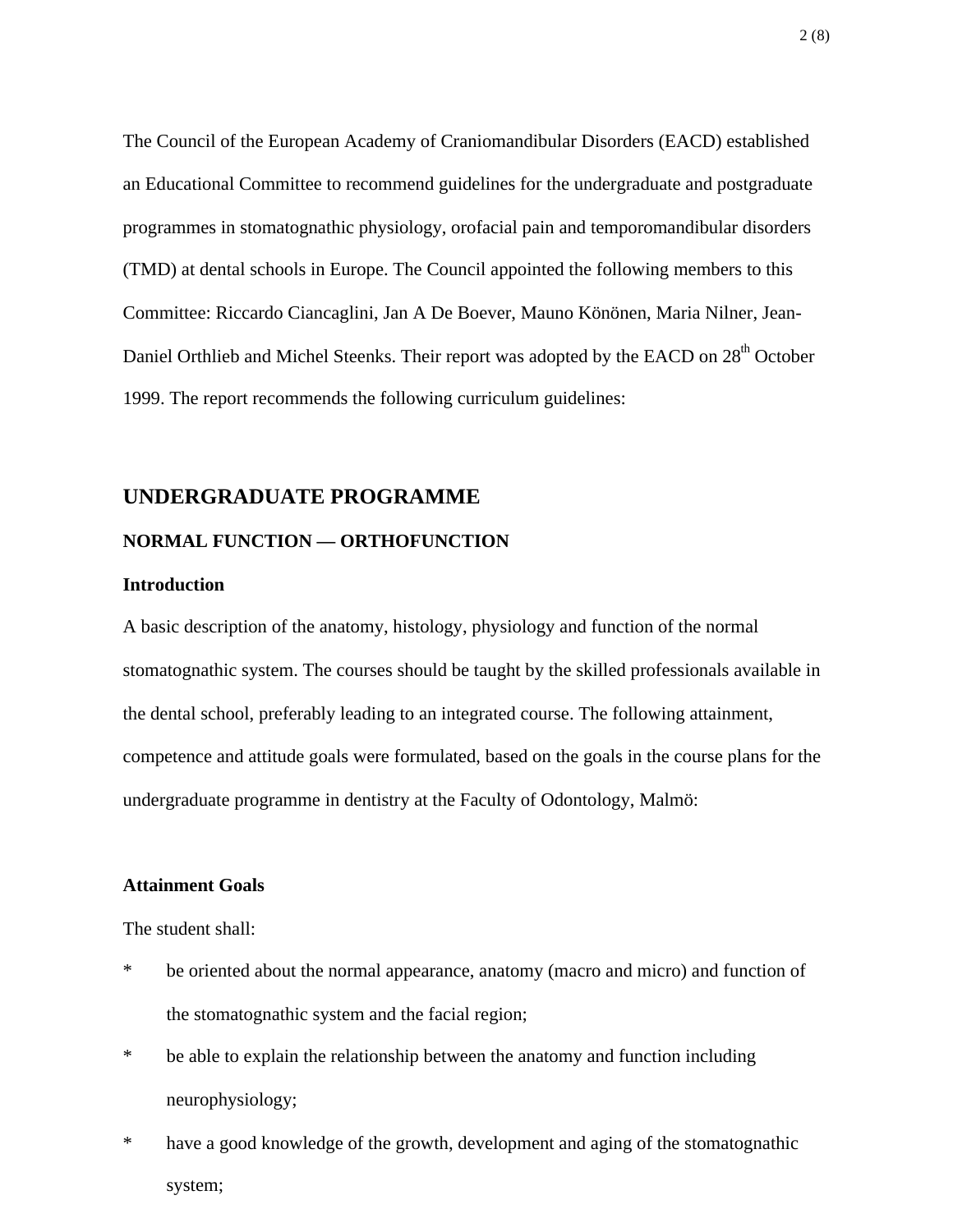- \* understand the importance of oral functions including mastication, deglutition, speech, swallowing and paraphysiological function;
- \* have a good knowledge of different methods of evaluating the structures and function of the stomatognathic system;
- \* understand the principles and importance of analysis of the occlusion;
- \* have a good knowledge of the relationship between psyche and soma with regard to oral function.

# **Competence Goals**

#### The student shall

- \* be able to create occlusion in relation to static centric and eccentric jaw relations as it relates to temporomandibular function;
- \* be able to perform an examination of the oral structures and function of the stomatognathic system.

# **PATHOFUNCTION**

#### **Definition**

Pathofunction is any evidence of trauma to and/or inflammation of the oral structures resulting in musculoskeletal disorders, orofacial pain and/or other oral structural changes.

# **Attainment Goals**

The student shall

- \* understand and be able to evaluate the etiology and reasons for acute and chronic orofacial pain;
- \* understand mechanisms of orofacial pain;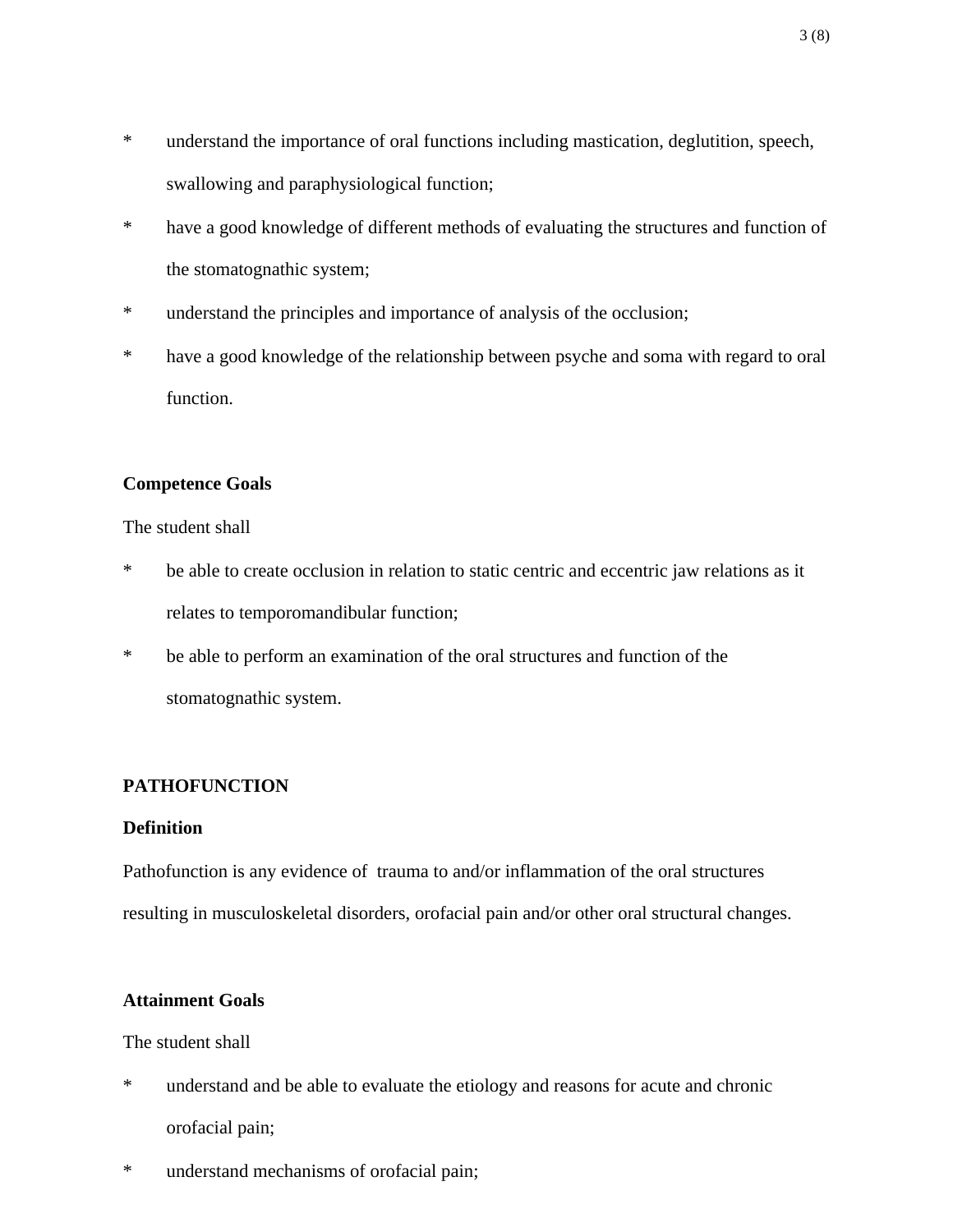- \* have a good knowledge of the variation with time, age, sex, general health, social and geographical factors of temporomandibular disorders;
- \* have a good knowledge of the different types of these disorders and their prevalence;
- \* understand the development and importance of occlusal disturbances;
- \* have a good knowledge of the diagnosis, treatment and management and prognosis of these disorders;
- \* have a good knowledge of TMD, the treatment need and demand and resources for treatment;
- \* have a good knowledge of the influence of behaviour, personality and psychological factors on the initiation, course and perpetuation of these disorders;
- \* be informed about the relevant laws, rules for handling of records and administrative routines for insurance and ethical aspects, including proper patient information, decisions concerning treatment and referrals.

## **Competence Goals**

The student shall

- \* be able to interpret information from epidemiological studies;
- \* be able to obtain information on the general health of the patients with special regard to functional disturbances;
- \* be able to record an intermaxillary relation and mount casts;
- \* be able to fabricate and adjust an occlusal splint in a laboratory setting;
- \* in the clinical setting, be able to take the history and physically examine, diagnose and treat patients.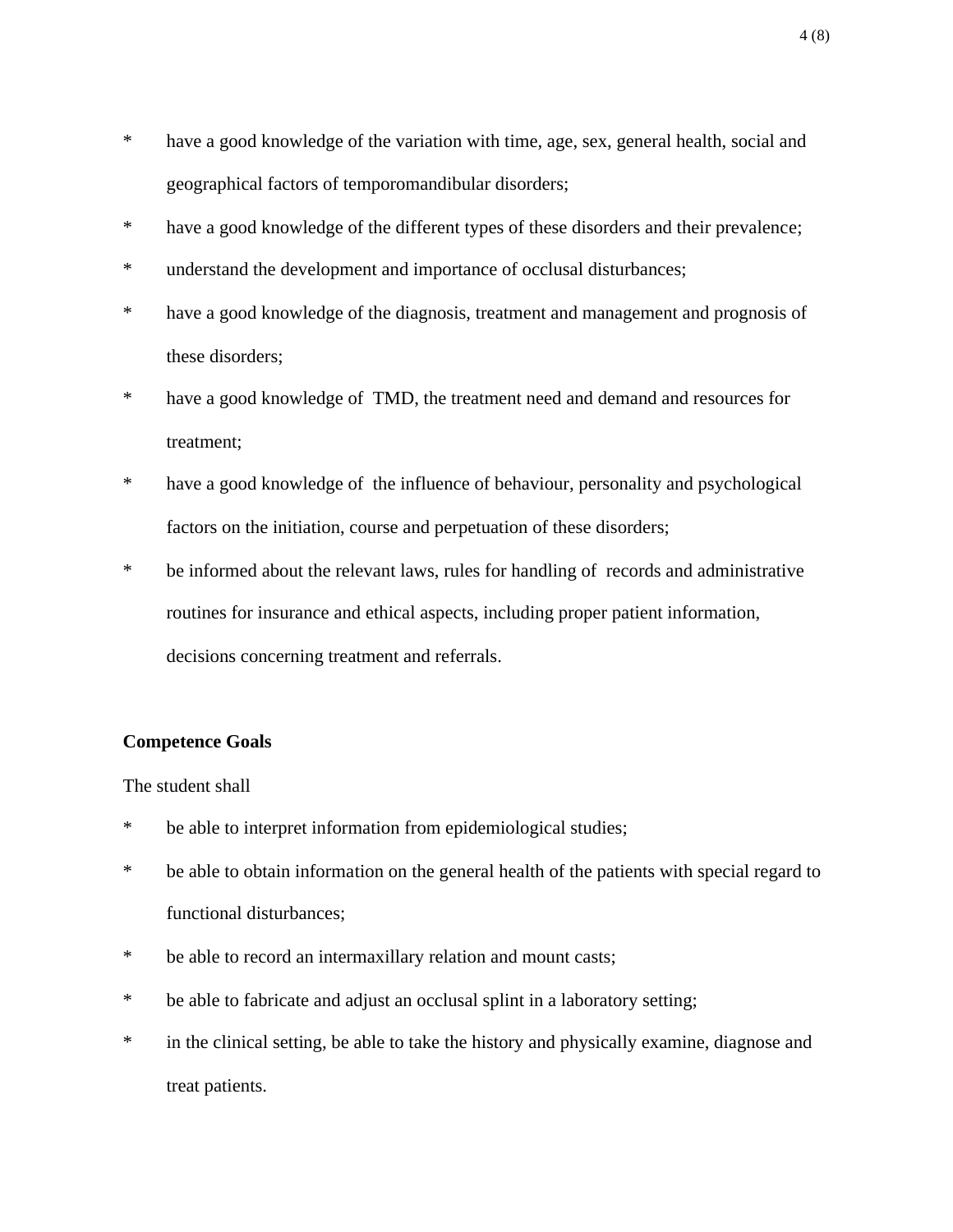### **Attitude Goals**

#### The student shall

- \* have concern for the patients' general health and feel responsible for their oral health;
- \* feel responsible for and have respect for patients with recurrent, continuing or longlasting pain symptoms;
- \* through his or her behaviour, strengthen the patient's feeling of responsibility for his or her own oral health;
- \* understand the importance of ethics in patient care;
- \* have a willingness to use available care resources in an optimal way and develop care quality;
- \* feel responsible for proper information of the patient on the limitations of the treatment outcome;
- \* feel responsible for the development of his or her own competence and skills regarding diagnosis and treatment.

## **Sequencing**

Sequencing of the didactic course and clinical teaching will depend partly upon the curricular structure of the institution, the availability of staff for teaching or supervision, and the individual interests of the students.

The structure of the programmes may vary from one institution to another. Some institutions may choose to concentrate initially on didactic and preclinical components with little or no direct patient care. As the programme progresses, more attention is given to direct patient care. Other programmes may offer a balance of didactic and patient care activities during various stages of the programme, but achieve the same overall goal. The sequence of clinical instruction should accommodate long-term follow-up treatment.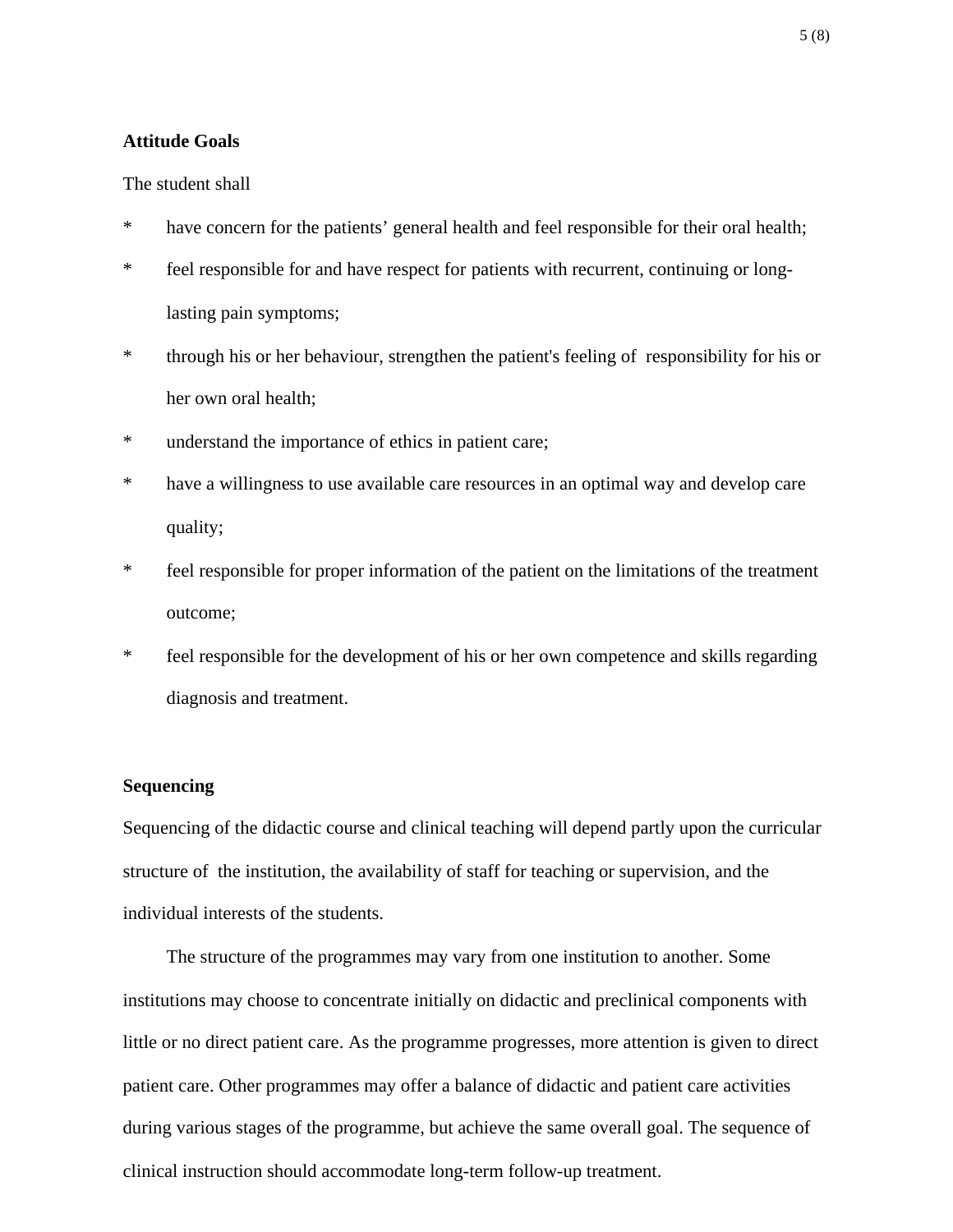# **POSTGRADUATE PROGRAMME**

## **Introduction**

The Committee is convinced that in all European countries there is a need for postgraduate training and education in the field of craniomandibular disorders (CMD). This need for a postgraduate programme can be motivated by the following factors:

- 1. The complexity of the TMD and of the interrelationships with psychosocial and general health problems;
- 2. The need for scientifically-based knowledge for improvement of dentists' understanding of the diagnosis and management of these disorders;
- 3. The large number of patients needing treatment and lack of diagnosis and treatment for this patient category.

The committee wishes to stress the need for specialist knowledge rather than specialists per se. The guidelines for this knowledge should be based on scientific evidence.

#### **INTERRELATIONSHIPS**

The field of TMD is multidisciplinary. People working in many fields of medicine, dentistry and psychology see individuals with disorders causing dysfunction and/or acute and chronic pain in the orofacial and associated region.

The specialist knowledge presupposes co-operation with health professionals in the area of otolaryngology, neurology, rheumatology, physiotherapy, psychology and psychiatry. Because of the different predisposing and etiological factors, there is a need for co-operation in diagnosing and managing the condition with specialists in other dental fields, such as radiology, oral surgery, endodontics, prosthodontics and orthodontics.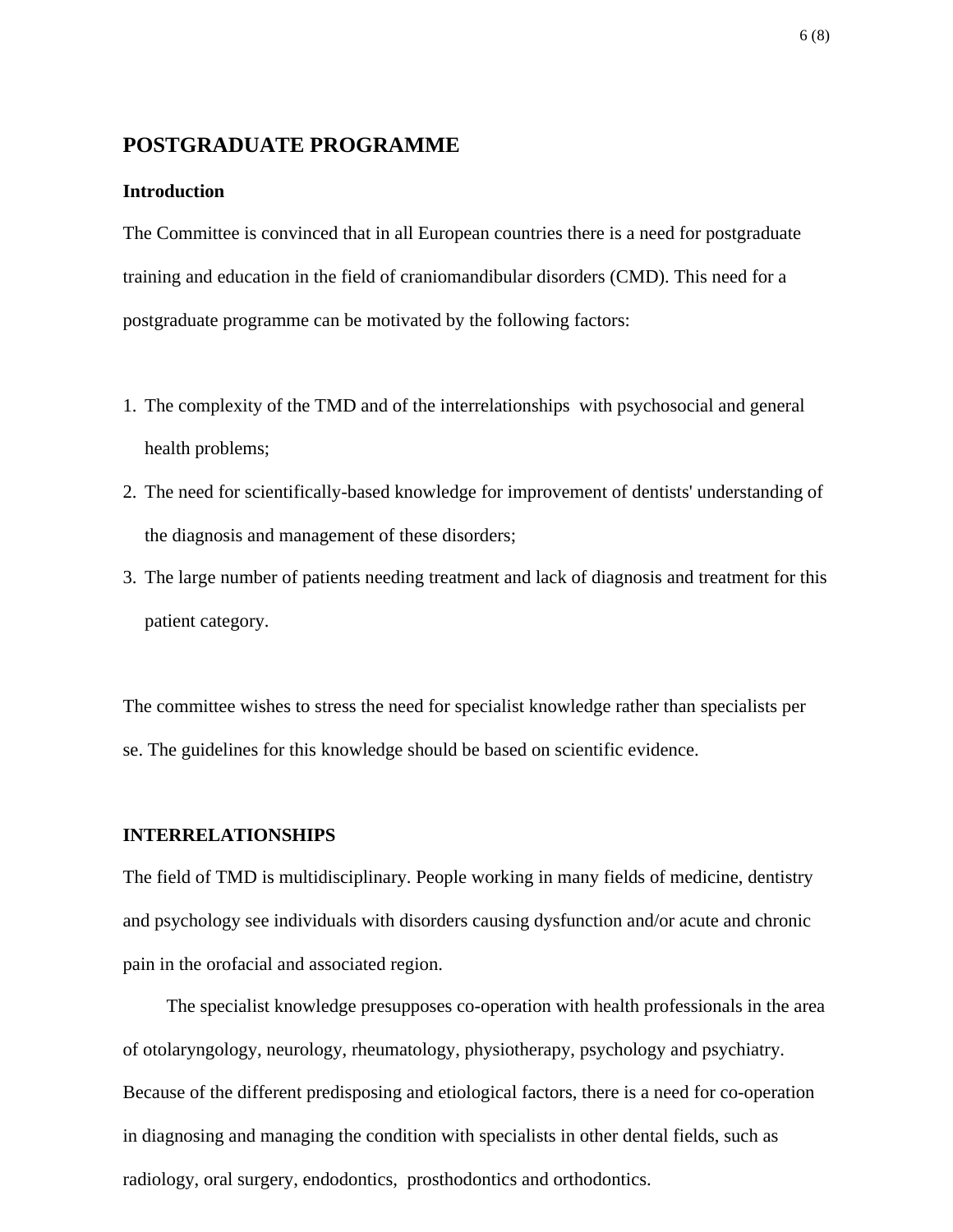# **Attainment Goals**

The graduate dentist $<sup>1</sup>$  shall:</sup>

- \* be able to understand and evaluate the epidemiological characteristics of TMD;
- \* be able to understand and have a good knowledge of the basic mechanisms of normal and pathological processes involving pain and/or dysfunction in the head and orofacial region, including patients with generalised diseases that may affect the stomatognathic system;
- \* be able to understand how the field of TMD relates to the various dental and other health sciences;
- \* have a good knowledge of diagnoses, diagnostic methods, clinical decision-making and treatment options;
- \* be able to understand the physiological, pathological, structural, social, psychological and behavioural factors contributing to TMD;
- \* be able to evaluate the prognosis, treatment and management outcomes in patients suffering from TMD;
- \* have a good knowledge of research and research methodology in TMD and related areas;
- \* have a good knowledge and understanding of sleeping disorders related to stomatognathic function, such as snoring and sleep apnea.

## **Competence goals**

The graduate dentist shall:

- \* be able to conduct an evaluation of patients presenting with TMD, collect and analyse the history and clinical data to establish a differential diagnosis, identify contributing factors, formulate an appropriate treatment plan and predict the prognosis;
- \* be able to recognise certain pathological conditions in the neck and shoulder region;

 1 A dentist is a person who is authorised to practice dentistry in different European countries (European Union)